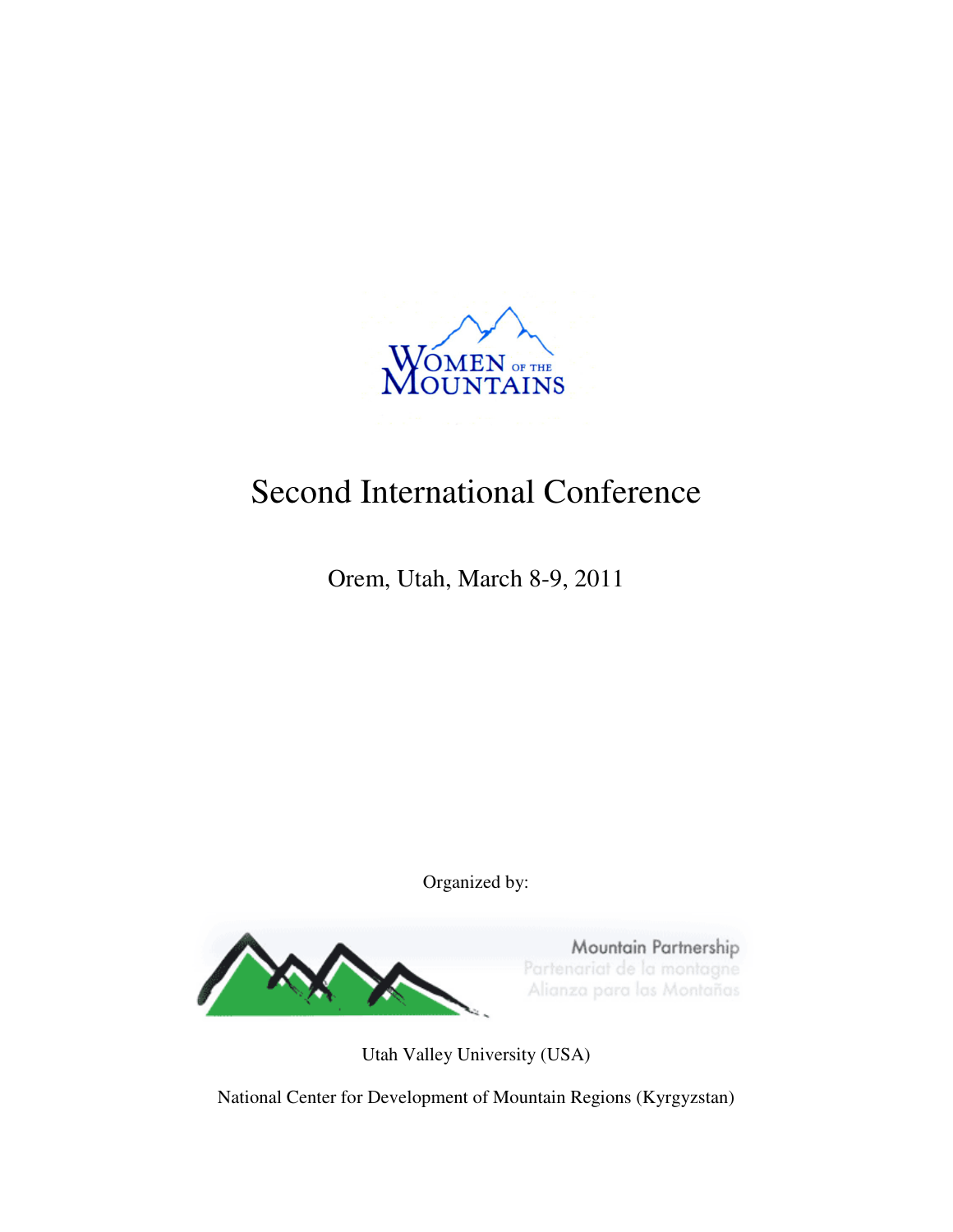# **Main Goals of the Second International Women of the Mountains Conference**

1. To continue the coordinated efforts begun at the first Women of the Mountains International Conference (Orem, 2007), as expressed in the Orem Declaration of Mountain Women;

2. To share knowledge about the global status of mountain women, with a strong focus on women in leadership roles around the world working to advance sustainable development in various sectors of activity;

3. To mobilize the Rocky Mountain members of the Mountain Partnership and grassroots level entities, including high-schools and universities to work together toward specific goals to improve the status of women and increase opportunities for leadership;

4. To provide recommendations for the Mountain Partnership and Mountain Forum members around the world regarding actions to improve the status of women and to increase opportunities for leadership over the next two years with contribution to the agenda of the 2012 United Nations Conference on Sustainable Development.

5. To encourage the next generation to support gender issues and sustainable mountain development (note: high-school and college students throughout state of Utah will participate in all stages of this Conference).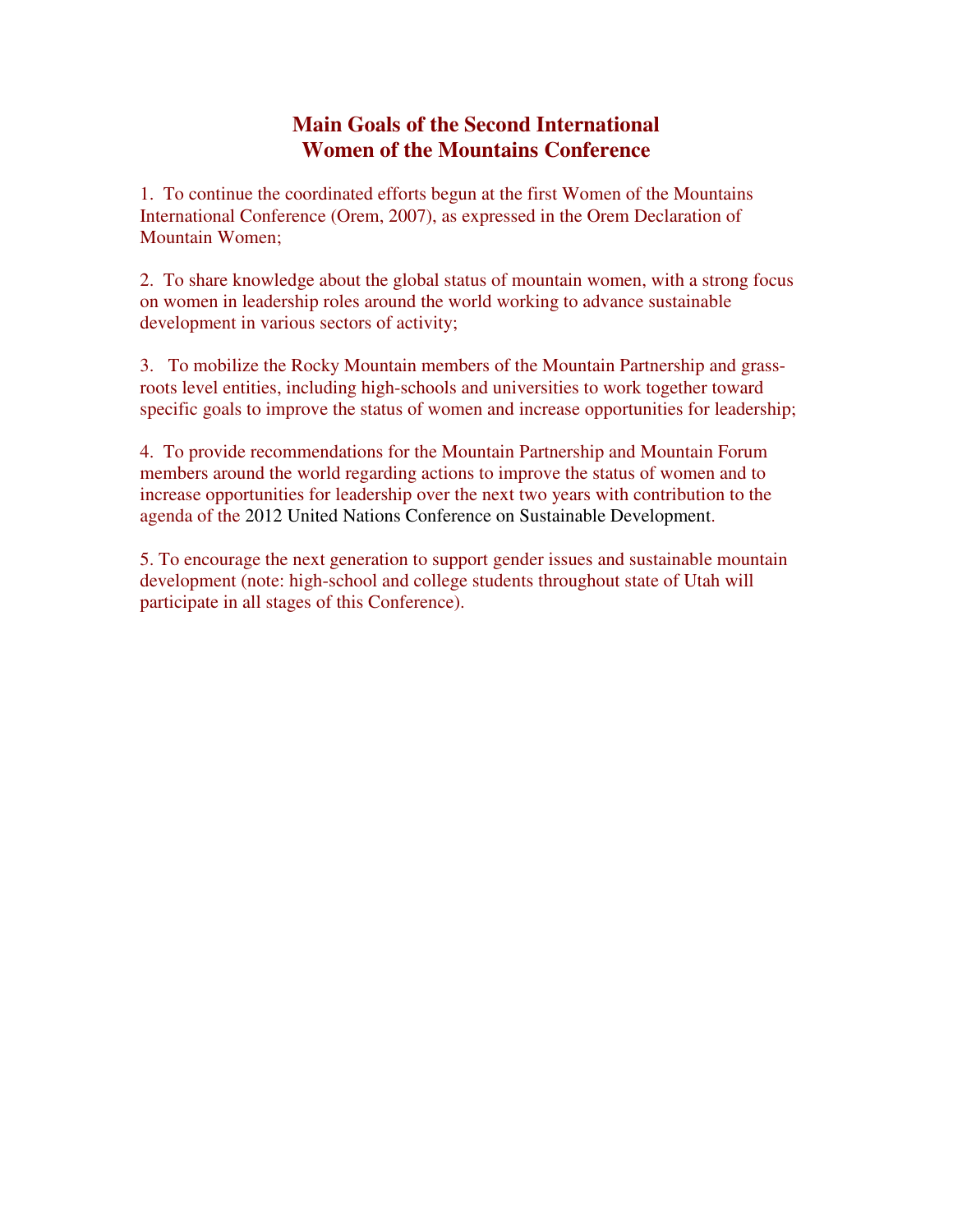### **Hosts/Organizers**:

The Office of International Affairs and Diplomacy, Utah Valley University History and Political Science Department, Utah Valley University The Kyrgyz National Center for Development of Mountain Regions Organized in the context of the "Mountain Partnership" and in the collaboration with the Mountain Partnership Secretariat, F.A.O.-United Nations, Rome

### **Contributors and sponsors:**

United Nations Development Program The Deutsche Gesellschaft für Technische Zusammenarbeit (GTZ) GmbH (German technical cooperation) Swiss Agency of Development and Cooperation American Councils for International Education (ACCELS), Washington, D.C. Gage Business Consulting and Government Affairs Aspen International Mountain Forum, Aspen, Colorado Mountain Studies Institute, Silverton, Colorado The City of Aspen, Colorado The City of Basalt, Colorado International Andrei Sakharov Foundation, Virginia Open World Program, Library of U.S. Congress, Washington, D.C. Vista 360, Jackson, Wyoming Gruppman International Violin Institute, Provo, Utah The City of Orem, Utah Salt Lake City, Utah Park City, Utah Novell, Provo, Utah Orem Public Library, Orem, Utah Utah State University, Logan, Utah Utah Valley University, Orem, Utah: Office of Associate Vice-President, Academic Administration Office of Engaged Learning College of Humanities and Social Sciences College of Science/Health Department of Behavioral Sciences<br>Ethics Center Peace and Justice Department Peace and Justice Department Gender Studies Technology Management Department Biology Department<br>
Concurrent Enrollment<br>
Multicultural Center Concurrent Enrollment Student Association Foreign Affairs Club International Student Council UVU Russian Club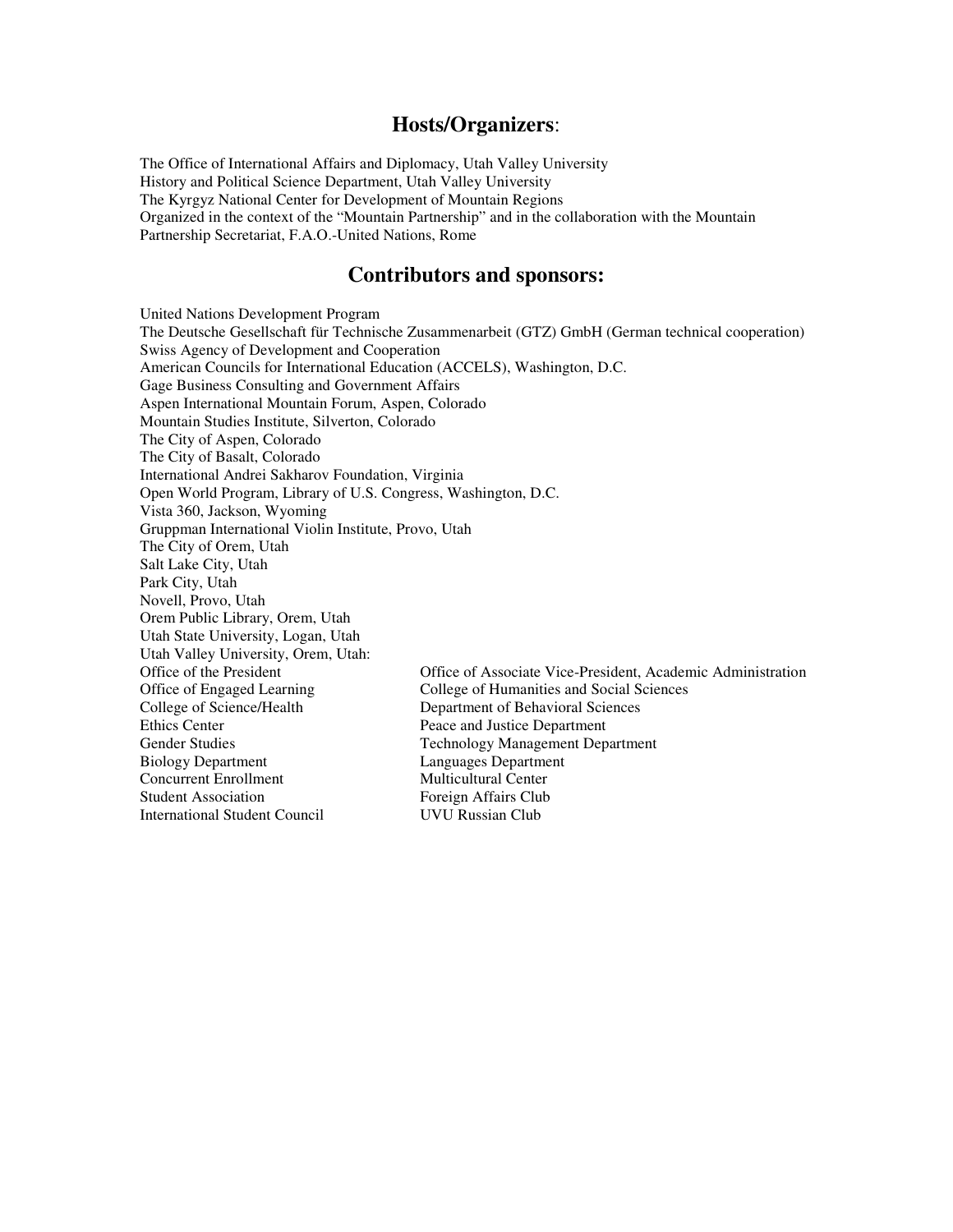## **Place and Time for the Conference**

**Dates:** Tuesday, March 8 – Wednesday, March 9, 2011 **Place:** Utah Valley University (UVU) 800 W. University Parkway Orem, UT 84058-5999 Parking Lot L **Time:** 8:00 a.m. – 8:00 p.m. **Cost:** Free & Open to the Public

## **Contact Information**

# *Co-organizers:*  1) Dr. Rusty Butler, Associate Vice-President, International Affairs and Diplomacy, Utah Valley University, (801) 863-8994 – office, 801-376-1438 -mobile, rbutler@uvu.edu, 2) Dr. Baktybek Abdrisaev, Lecturer, History and Political Science Department, Utah Valley University, (801) 863-8351, 801-319-2197-mobile, abdrisba@uvu.edu *Submissions and Proceedings:* 1) Dr. Tcholpon Akmatalieva, Visiting Scholar, Peace and Justice Studies, Utah Valley University, (801)-319-9095-mobile, TcholponA@uvu.edu 2) Dr. Roger Blomquist, History and Political Science Department, Utah Valley University, (801)-863-8487, rblomquist@uvu.edu *Literature and* Dr. Celine Carayon, Assistant Professor, History and Political Science Department, Utah *Brochures to* Valley University, (801)-863-6197, CCarayon@uvu.edu *Display* **Documentaries** Professor Haas, JaNae Brown, History and Political Science, Utah Valley University,<br>Session (801)-863-8067, janae.haas@uvu.edu *Session* (801)-863-8067, janae.haas@uvu.edu *Logistics:* Maryna Storrs, Coordinator, Office of International Affairs and Diplomacy, Utah Valley University, (801) 863-8897, storrsma@uvu.edu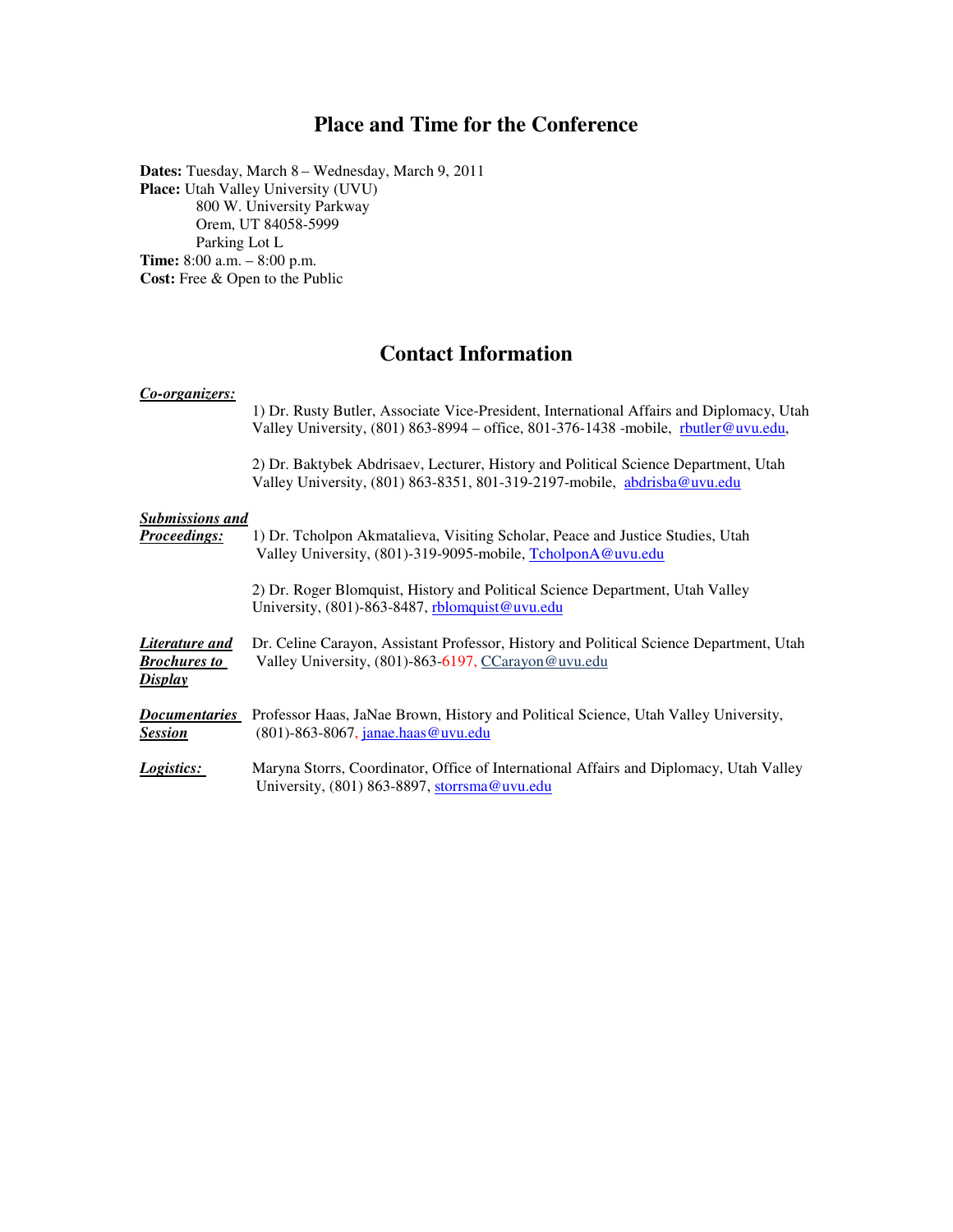# **Monday, March 7**

# **Pre-Conference Workshop for Utah High-School Students on Gender Issues**

|                  | <b>1:00-1:30 p.m.</b> Registration, welcoming remarks from Dr. Alexander Stecker - Orem Public Library                                                                                    |
|------------------|-------------------------------------------------------------------------------------------------------------------------------------------------------------------------------------------|
| $1:30-3:00$ p.m. | Presentations by finalists in the High-School Essay Competition (5 @ 15 minutes each)                                                                                                     |
| $3:00-3:15$ p.m. | Comments by Candra Day, President, Vista 360, WY<br>Comments by Ambassador of Macedonia to the United States, H.E. Zoran Jolevski                                                         |
|                  | $3:15-3:45$ p.m. Break, refreshments                                                                                                                                                      |
|                  | 3:45-5:15 p.m. Presentations by finalists in the High-School Essay Competition (5 $\omega$ 15 minutes each)                                                                               |
| $5:15-5:30$ p.m. | Comments by Permanent Representative of Nepal to the United Nations, H.E. Gyan<br>Chandra Acharya                                                                                         |
|                  | 6:00-6:45 p.m. Reception and light meal                                                                                                                                                   |
| $7:00-8:00$ p.m. | Greetings of Mayor of Orem City, Jerry Washburn                                                                                                                                           |
|                  | Comments by Karinjo DeVore, President, Aspen International Mountain Forum, CO                                                                                                             |
|                  | "The Mountain Partnership and Cooperation of Mountain Communities Globally."<br>Public Talk by Dr. Douglas McGuire, Coordinator of the Mountain Partnership<br>Secretariat, UN-FAO, Rome. |
| 8:00 p.m.        | Announcement of essay competition prizes                                                                                                                                                  |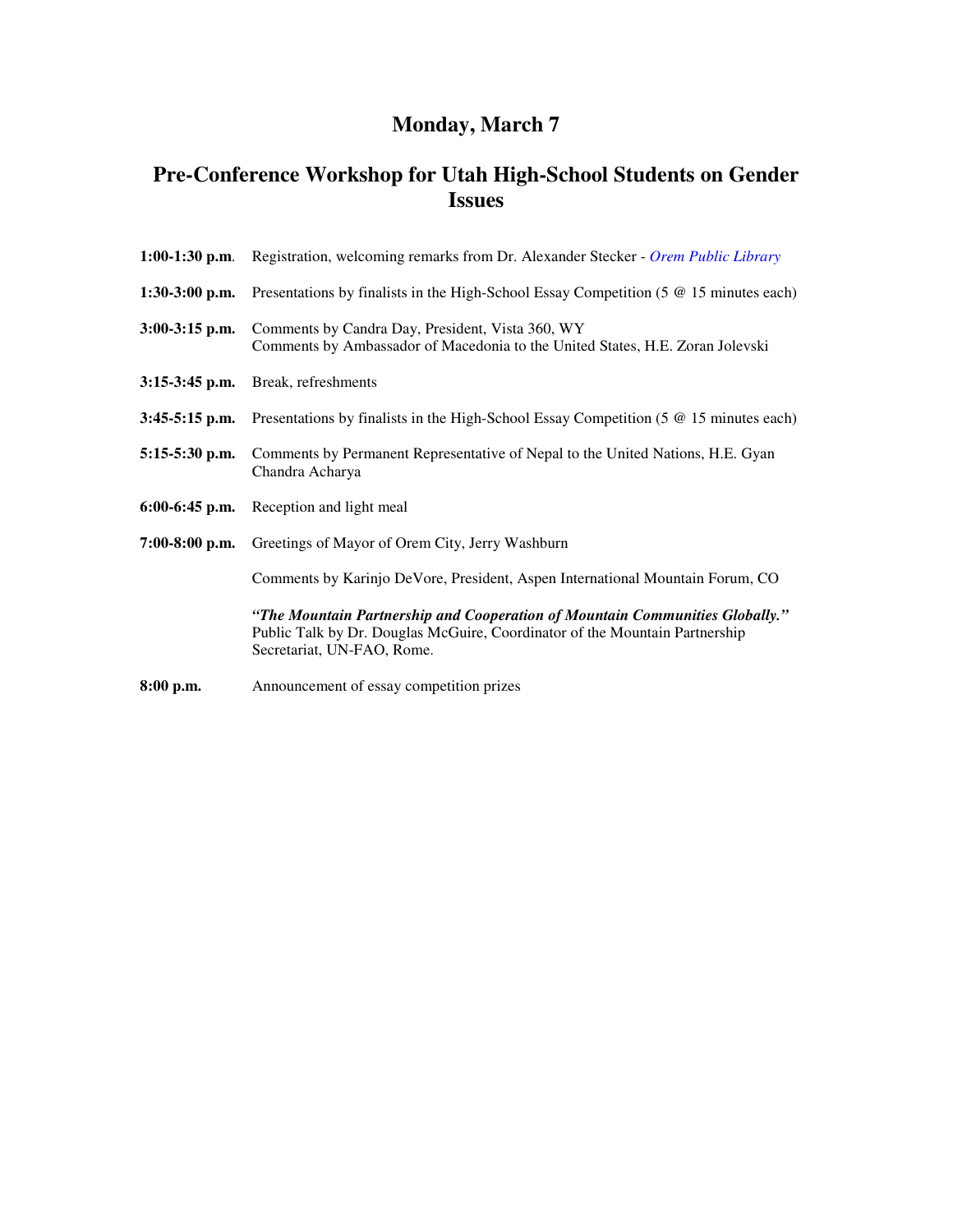# **Tuesday, March 8 International Women's Day**

- **7.30-8.00 a.m.** Registration *outside of LI120 (UVU Library)*
- **8.00-8.10 a.m.** Welcoming Ceremony *LI120*

Moderators: Co-Organizers of the Conference: Dr. Rusty Butler, Associate Vice President, International Affairs and Diplomacy, and Baktybek Abdrisaev, Lecturer, History and Political Science, Utah Valley University

- **8.10-8.25 a.m.** Greetings from Dr. Matthew A. Holland, President, Utah Valley University
- **8.25-8.45 a.m.** *Opening Keynote Address:*

Mrs. Palwasha Kakar, Deputy Minister of Women Affairs Of Afghanistan (TBC)

**8.45-9.35 a.m.** Plenary Session**:** – *RIO-20 and Gender Activities: Cooperation between International Institutions and the Rocky Mountain States* – *LI 120*

Speakers have 15 min ea including Q&A.

Introduction: Christina Lowe, Miss Utah and Utah Valley University

Moderator: Dr. Ian Wilson, Vice-President, Academic Affairs, Utah Valley University

*"Engagement of Women's organisations in Intersectoral Governance in transition context,"* Dr. Alexey Tikhomirov, Principal Inter-Regional Adviser, Public Administration Capacity Branch DPADM/DESA/DESA, United Nations.

*"The Mountain Partnership and the Rocky Mountain States: a significant opportunity to pursue gender issues and the global mountain agenda,"* Dr. Douglas McGuire and Olman Serrano, outgoing and incoming Coordinators of the Mountain Partnership Secretariat, UN-FAO, Rome

*"Contribution of Utah Valley University and Utah-Russia Institute to the Mountain Partnership,"* Dr. Rusty Butler, Co-Organizer of the Conference, Associate Vice President, International Affairs and Diplomacy, Utah Valley University

- **9.35-9.50 a.m.** Coffee-break, Group Photo for the Conference participants At the entrance of LI120
- **9.50-10.30 a.m.** Plenary Session: *Gender Activities and Mountain Partnership Growing Role in Northern America - LI-120*

Introduction: Jesse Gray, Utah students' advocacy group for SMD and MP promotion

Moderator: Dr. Mohammed A. El-Saidi, Associate Vice-President, Academic Affairs, Utah Valley University

Greetings from Elena Bonner, Honorary Co-Chair of the Organizing Committee of the Conference, Chairperson, Andrey Sakharov Foundation

*"Designing e-voting systems to address gender and other inequalities,"* Alexey Semyonov, President, Andrei Sakharov Foundation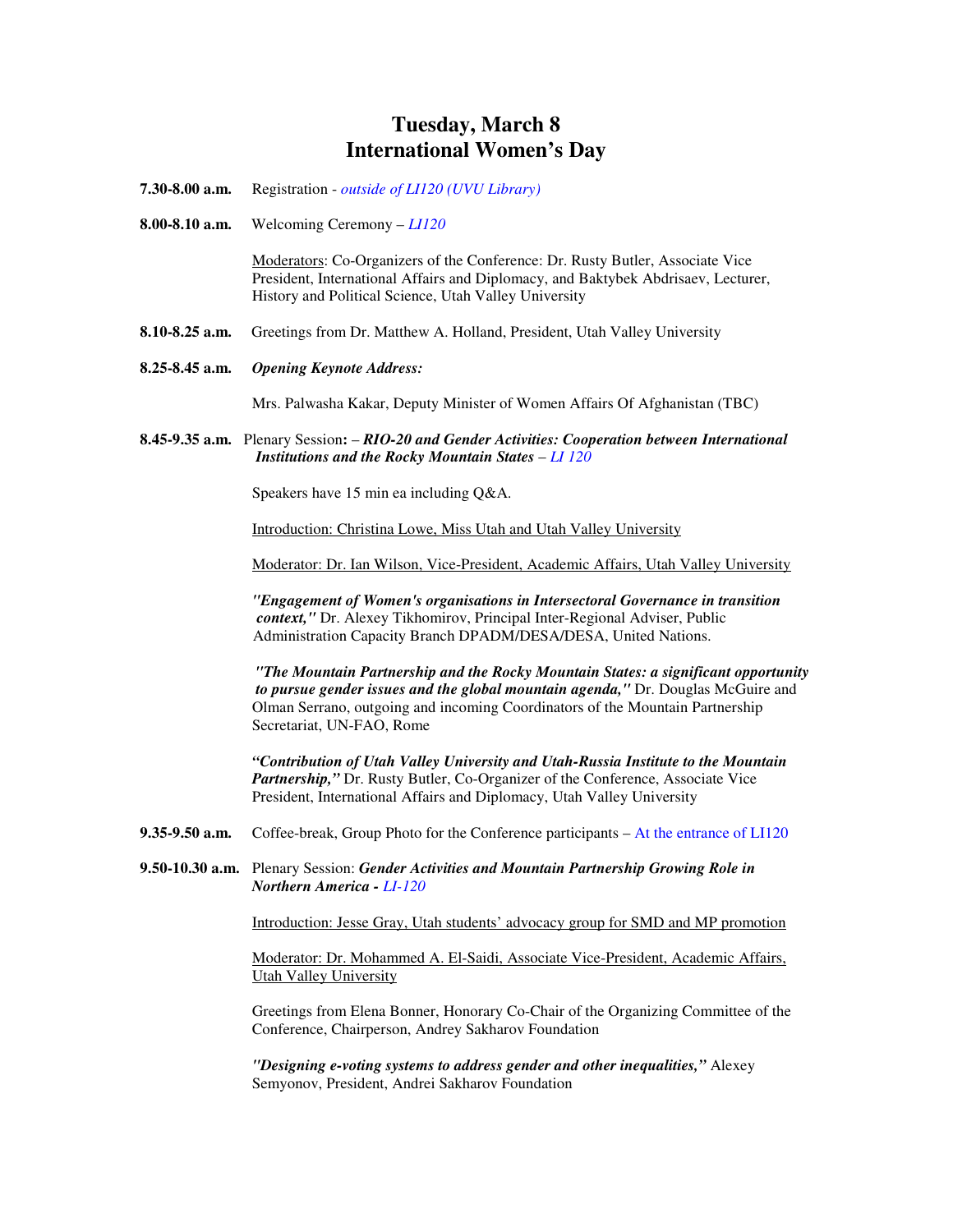*"Women in Mountains -- A Global Perspective,"* Dr. Jane Pratt, President and CEO of the Mountain Institute (1994 – 2002), USA

**10.30-10-40 a.m.** Coffee Break

**10.40-11-10 a.m.** *Keynote morning address* - *LI120*

Introduction: Matthew Joseph, President, Foreign Affairs club of Utah Valley University

Moderator: Dr. Rick Griffin, Utah Valley University

*"Role of Education in Promoting Sustainable Mountain Development,"* Dr. William A. Sederburg, Commissioner of Higher Education in Utah

#### **11.10-12.00 p.m.** Plenary Session: *How Rocky Mountain States Would Like to Work with Mountain Partnership - LI-120*

Introduction: Chris Heaton, Student of Utah Valley University

Moderator: Dr. Kathren Brown, Chair, History and Political Science Department, Utah Valley University

*"Student Engagement and Intercultural Understanding at UVU,*" Dr. Brian Birch*,*  Associate Vice President – Academic Affairs, Engaged Learning, Utah Valley University

*"A Survey of the Challenges Facing Women of the Mountains,"* Dr. Valery Hudson, Brigham Young University, Arielle Badger Newman and Nick Griffin, students, Brigham Young University

*"Advancing Gender and Sustainable Mountain Development Agenda (SMD) in the Rocky Mountains by Expanding Mountain Partnership (MP) Membership,"* Jesse Gray, Utah students' advocacy group for SMD and MP promotion

#### *-OR-*

**11.00-12.00 p.m.** Session for Documentaries, **-** *LI 303* 

Moderator: Professor Haas, JaNae Brown, History and Political Science, Utah Valley **University** 

Introduction and Comments: Chinara Saparova, Manager of the Local Governance Department, Public Foundation Kyrgyzstan Mountain Societies Development Support Programme (PF MSDSP KG), An initiative of the Aga Khan Foundation

*"The Queen of the South",* Documentary from Kyrgyzstan, 58 minutes

**12.00 – 12.10 a.m.** Coffee Break

**12.10-1.30 p.m.** Lunch for participants of the Conference – *Lakeview Room , UVU Library,*

Introduction: Dallin Kauffman, President, Russian Club of UVU,

Moderator: Dr. Lyn Bennett, History and Political Science, Utah Valley **University**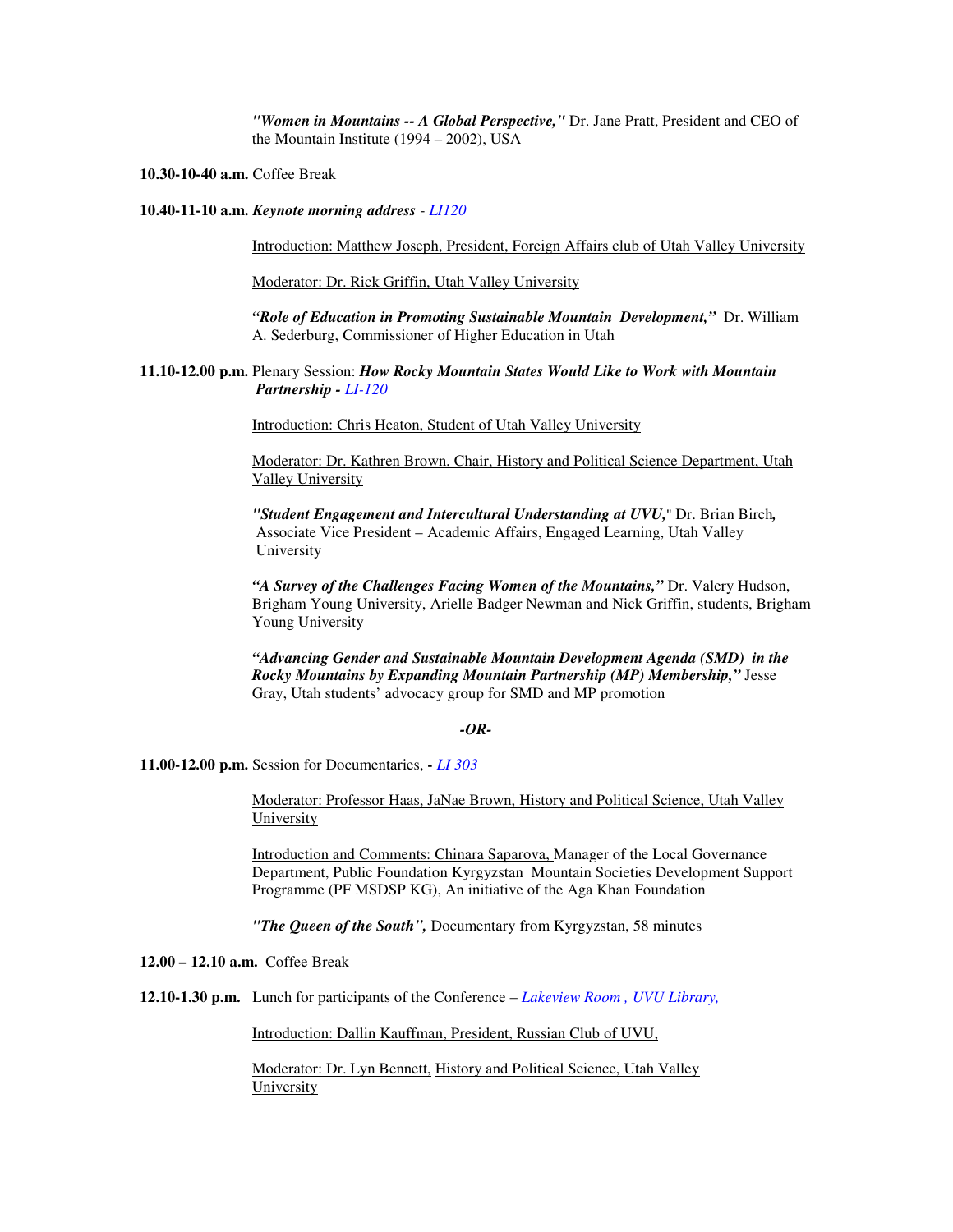**Greetings** from Senator Orrin Hatch (read Linda Gibbons),

**Greetings** from Utah Valley University Student Body President Richard Portwood (read Chris Loumeau)

*Keynote lunch address* 

The Honorable Judy Martz, First Women Governor of Montana Attendance for this event is by invitation.

*-OR-*

**12.00-1.00 p.m.** Session for Documentaries, **-** *LI 303* 

Moderator: Professor, Haas, JaNae Brown, History and Political Science, Utah Valley University

Introduction and Comments: Sara Ulloa, Languages Department of Utah Valley University,

*"Secret Sterilization in Peru"*, 58 minutes, http://www.youtube.com/watch?v=iv9GtGl4Odk

**1.30 -3.00 p.m.** Plenary Session: **RIO-20 and** *Implementation of the Goals of Gender Initiative: Diversity of Views* – *LI 120*

Introduction: Chris Chacon, President, International Student Council of UVU

Moderator: Dr. Rusty Butler, Co-Organizer of the Conference, Associate vice-President, International Affairs and Diplomacy, Utah Valley University

Greetings from the Mayor of Orem City, Jerry Washburn, Member of the Mountain Partnership - *LI 120*

#### **Ambassadorial Round Table:**

- 1) His Excellency Zoran Jolevski, Ambassador of **Macedonia** to the United States;
- 2) His Excellency Gyan Chandra Acharya, Permanent Representative of **Nepal** to the United Nations;
- 3) *"The Role of Tajikistan's Women in Society,"* His Excellency, Dr. Abdujabbor Shirinov, Ambassador of **Tajikistan** to the USA;
- 4) *"Social Policy and Women in Turkmenistan",* His Excellency, Dr. Meret Orazov, Ambassador of **Turkmenistan** to the USA;

#### *-OR-*

**1.00-2.00 p.m.** Session for Documentaries, **-** *LI 303* 

Moderator: Professor Haas, JaNae Brown, History and Political Science, Utah Valley University

Introduction and Comments: Candra Day, President, Vista 360, (WY)

*Don't Fence Me In: Celebrating Women and Girls in Wyoming, Film is a profile of 13*  remarkable Wyoming women, in all walks of life from all around the State. It's an interesting portrait of Wyoming women today and fun to watch: http://www.equipoisefund.org/html/documentary.php, 60 minutes.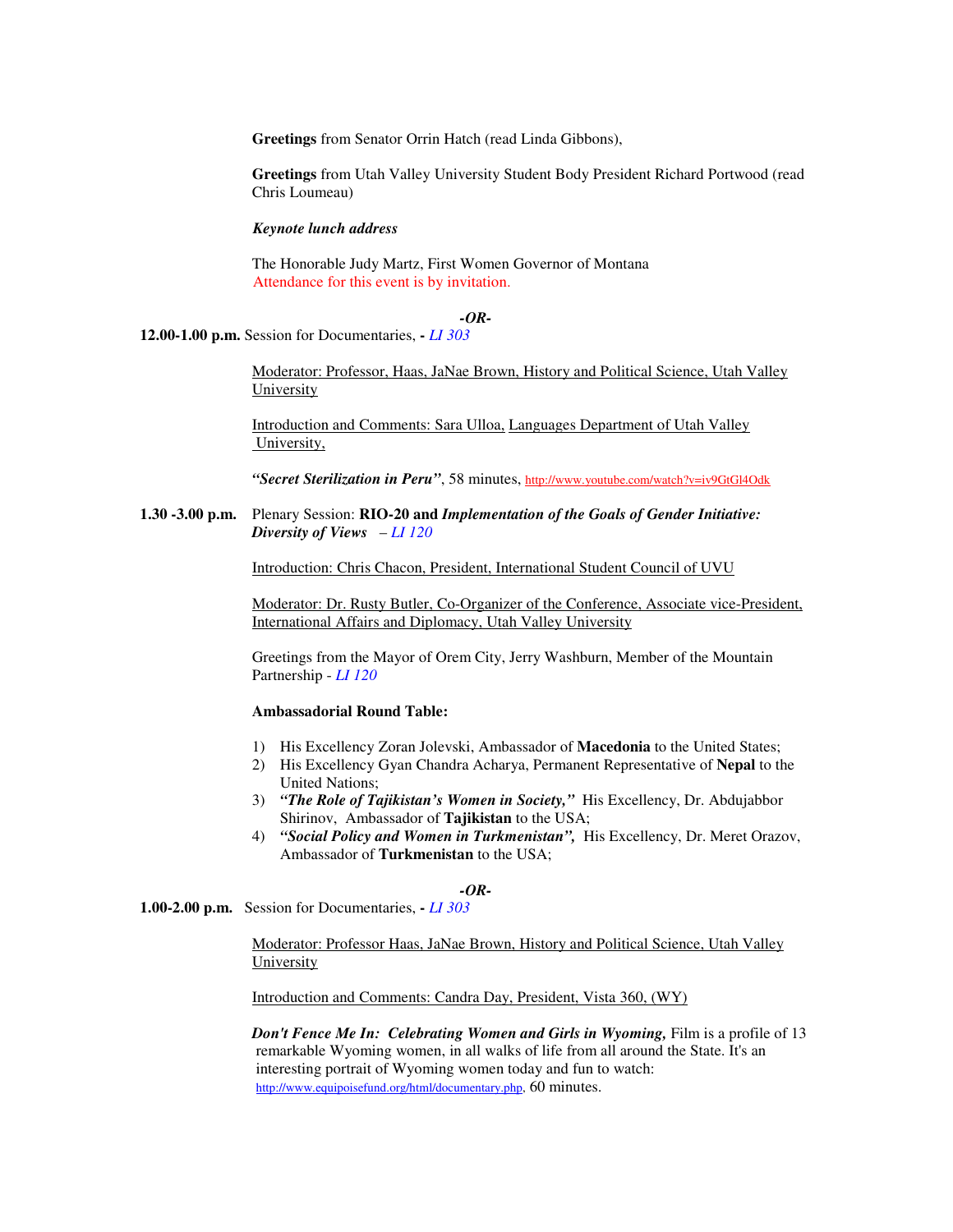#### **2.00-3.00 p.m.** Session for Documentaries, **-** *LI 303*

Moderator: Professor Haas, JaNae Brown, History and Political Science, Utah Valley University

Introduction and Comments: Elbegzaya (Zaya) Batjargal, Regional Program Officer, Mountain Partnership Secretariat- Decentralized Hub for Central Asia, University of Central Asia, Bishkek, Kyrgyzstan

*"Mountain Communities and Climate Challenge,"* in Russian with English Subtitles, (Kyrgyzstan/Tajikistan/Kazakhstan), 30 minutes

- **3.00-3.10 p.m.** Break
- **3.10-5.00 p.m.** Panel Sessions

Each speaker has 12 minutes; Q&A are held at the end of the panel

**Panel#1**: *Transmitting Family Values, Heritage & Culture*, - *CS 406*

Co-Chair: **Dr. David Knowlton**, Professor, Behavioral Science, Utah Valley University

Co-Chair: **Dr. David Connelly,** Political Science Coordinator, Utah Valley University

- 1. Antunez Gabriela, **(**Peru**)** *" Transmission of values, heritage and culture in Ancash, Perú"*
- *2.* Rana Ahmadova, (Norway) " *Transmission of Values, Heritage and Culture in Southern Caucasus*"
- 3. Kay Smith, (US) *"Virginia Sorensen: Utah writer, Newbery Winner and Woman of the mountains"*
- 4. Burke Sorenson, (US-UVU) *"Women's contributions to Mormon music"*
- 5. Allen W. Palmer*,* Loretta M. Palmer*, (US)"Kyrgyzstan: A Case Study for Global Storytelling"*

**3.10-5.00 p.m. Panel#2:** *Health of Women & Children – CS413*

Co-Chair: **Dr. Ruhul Kuddus**, Associate Professor, Biology, Utah Valley University

Co-Chair: **Dr. Asmahan El Ezzi**, Professor, Lebanese University, Beirut

- 1. Asmahan El Ezzi (Lebanon) , *"Common health problems in Lebanese women"*
- 2. Keith Snedegar, (US-UVU) *"Saving the Mountain Gorillas of Uganda by Delivering Primary Healthcare to Rural People: Gladys Kalema-Zikusoka and Conservation Through Public Health"*
- 3. Anita Paul, (India) *"Women coping with the challenges of climate change in fragile ecosystems in Himalaya"*
- 4. David Wilson, Chevonne Todicheeney, (US)*"Navajo Relocation: A Human and Legislative Narrative"*

**3.10-5.00 p.m. Panel#3**: *Economic Issues of Women & Children – Timpanogos Room, UVU Library* 

Co-Chair: **Dr. Jeff Torlina,** Assistant Professor, Behavioral Science, Gender Studies Program

Co-Chair: **Dr. John Shilling,** Member, Organizing Committee of the Conference, Founding Partner, EcoLogica LLC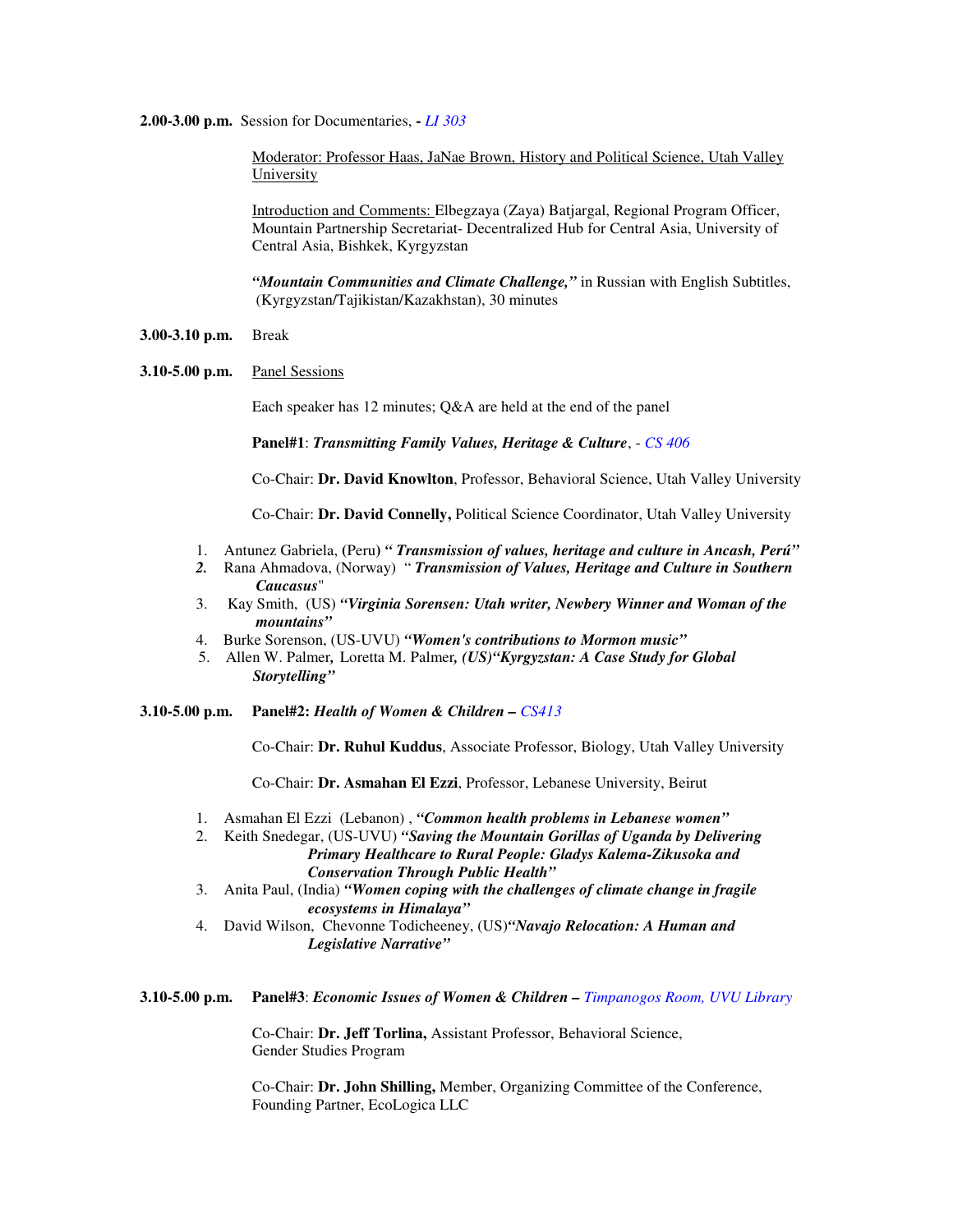- 1. Yasmin Karim, (Pakistan) *"Gender issues in Pakistan"*
- *2.* Emily la Bonte, (UVU)*"Women of Afghanistan: Feminine Identity in the Unforgiving Hindu Kush"*
- 3. Kevin Gardner, UVU *"Women's equality in Mountainous regions in the world"*
- 4. Nilufar Sherzod, (US) *"Women's role in modern Tajikistan"*
- *5.* Rose Ackah, (Ghana) *"Improving the economic and health status of women and children in rural and deprived communities in the Aowin-Suaman District of the Western Region, Ghana"*

**3.10-5.00 p.m.** Panel Sessions

**Panel#4**: *Education of Women & Children – LI-120*

Co-Chair: **Dr. Sara Ulloa**, Assistant Professor, Foreign Languages, Utah Valley University

Co-Chair: **Dr. Jane Pratt,** President and CEO of the Mountain Institute (1994 – 2002), USA

- 1. Maureen Snow Andrade (US)*"Utah Women in Education Project: Native American Women's Voices"*
- *2.* Susan R. Madsen, Cheryl Hanewicz, Susan Thackeray and David King, (US), *"Women and Higher Education in Utah: A Glimpse at the Past and Present"*
- 3. Jorge Nisguritzer, (US) *"Women and Children of Salta and Jujuy, Argentina: The Right to Education"*
- 4. Alex Yuan, (US) *"Chinese women in a Mountainous Village in China"*
- 5. Elizabeth Banford *, (US) "Internet Access: A new resource to help women of the Peruvian region reach their educational goals"*

#### *-OR-*

**3.00-4.00 p.m.** Session for Documentaries, **-** *LI 303* 

Moderator: Professor, Haas, JaNae Brown, History and Political Science, Utah Valley University

Introduction and Comments: Mrs. Karinjo De Vore, President, Aspen International Mountain Forum

*"Bag it,"* Winner of numerous Film Festivals, this film is a powerful look at the impacts of plastic on society. It was produced, and partly filmed, in Telluride , Colorado by Telluride women. 45 min.

**5.00-5.55 p.m.** Plenary Session: *Innovations for Economic Independence for Women*– *LI - 120*

Introduction: Tori Carlton, Student of Utah Valley University

Moderator: Dr. Frederick White, Associate Dean, College of Humanities/Social Sciences, Utah Valley University

1. *"Analysis of woman enterpreunership as the main way of overcoming the gender inequality in Kyrgyzstan",* Saltanat Biibosunova, (Kyrgyzstan) 2. *"The Santa Fe Story: Promoting traditonal artists as a strategy for community economic development."* Kris Swedin (Santa Fe) via SKYPE 3. *"Handmade Culture: the role of traditional handicraft in cultural preservation and economic independence*." Candra Day (Vista 360°, Wyoming*) With fashion show & handicraft exhibit*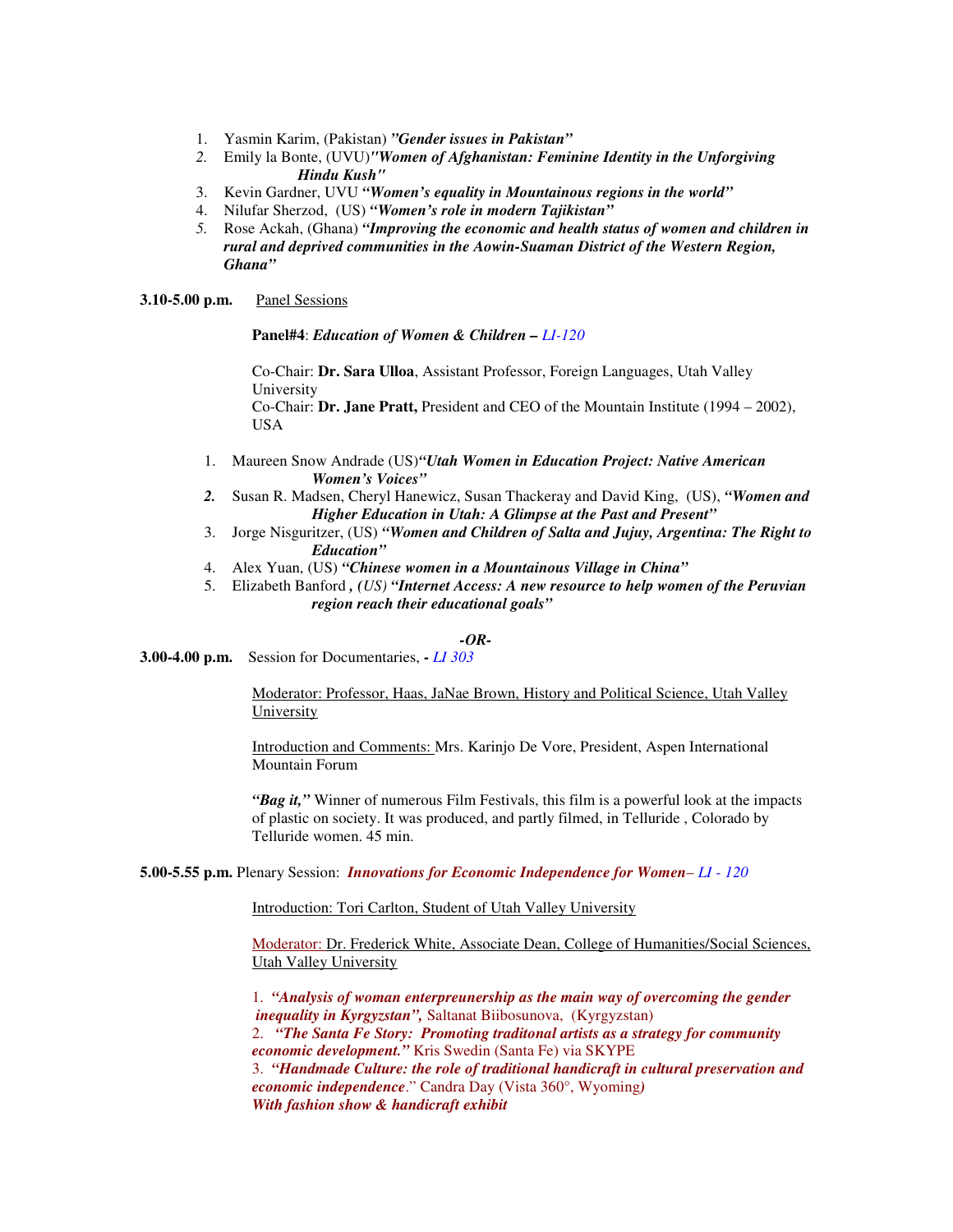Introduction:Eric Smith, student of Utah Valley University

Moderator: Dr. Keith Snedegar, History and Political Science, Utah Valley University

Introduction of the winners:

- 1. Mrs. Sutarto Angelia, Student of Utah Valley University sixth place
- 2. Mr. Alec McCulough, Student of Utah Valley University, fifth place
- 3. Miss Deborah Smith, Student of Utah Valley University fourth place
- 4. Mr. Joel Greer, Local Community Representative third place
- 5. Mr. Chris Loumeau, President-elect, Student Body second place
- 6. Ms. Connie Lamb, Brigham Young University first place

Presentation of awards to the winners of the workshop and certificates to Utah Valley University students – members of the Organizing Committee of the workshop: Dr. Alex Stecker and Dr. Frederick White, Associate Dean, College of Humanities/Social Sciences, Utah Valley University

**6.30-8.30 p.m.** Dinner *– Center Stage, UVU*

Introduction: Jaree Gaskin, Student of UVU

Moderator: Dr. Tcholpon Akmatalieva, Visiting Scholar, Peace and Justice Studies, Utah Valley University

*Presentation* of film "*Chasing Water,*" Exquisite images and narrative about the Colorado River by award winning National Geographic photographer and Basalt, Co. City Council member; Peter McBride; 18 minutes long

*Greetings* from Mayor of Salt Lake City, Ralph Becker,

*Keynote dinner address:* Christina Lowe, Miss Utah 2010, and

*Entertainment:* students of Utah chapter of the Gruppman International Violin Institute. Attendance for this event is by invitation.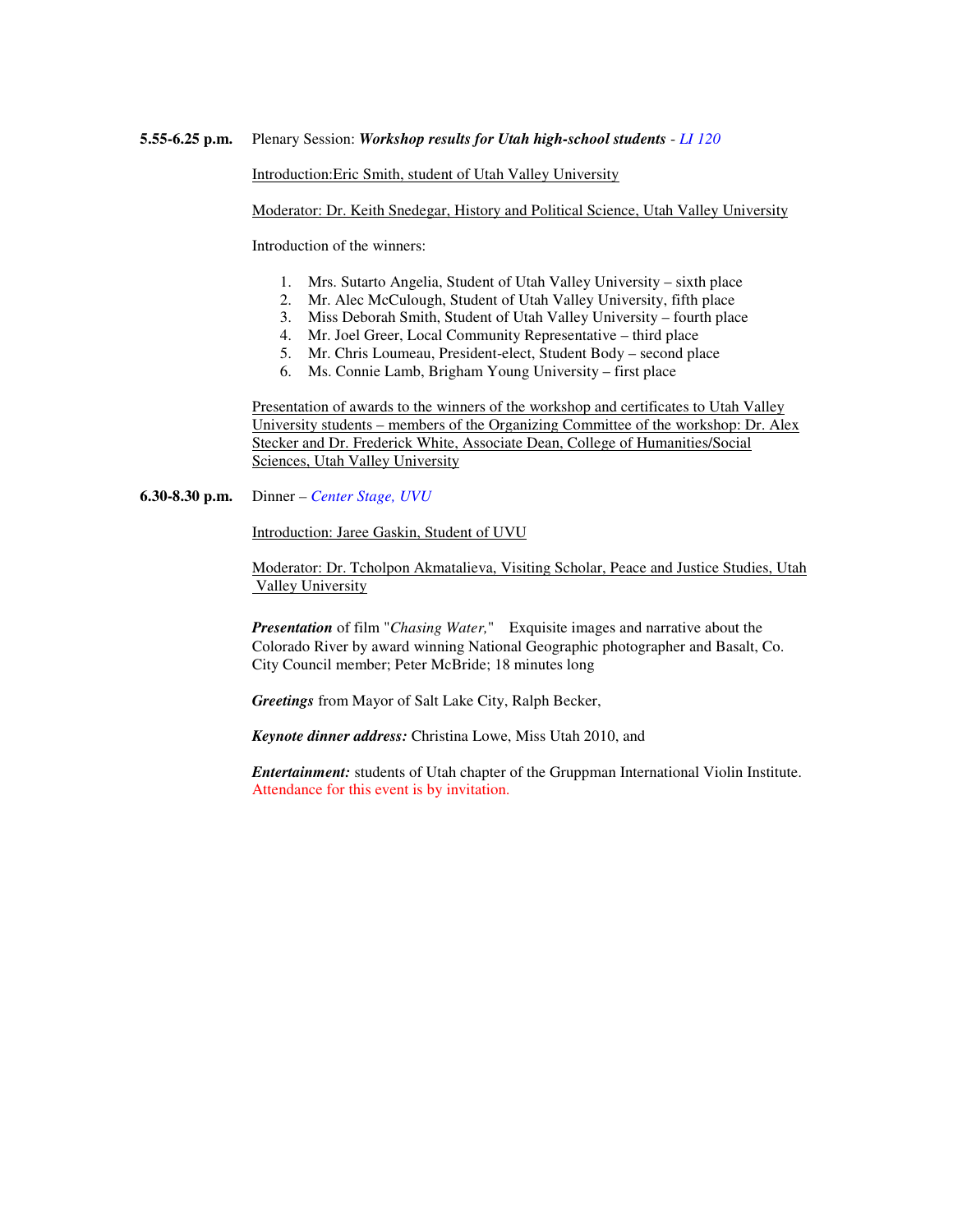### **Wednesday, March 9**

- **7.30-8.00 a.m.** Registration  *outside of LI 120*
- **8.00-8.15 a.m.** Plenary Session: *From International Year of Mountains to the Women of the Mountains in the Rocky Mountain States* – *LI- 120*

Introduction: Samridhi Poudel, Student of UVU

Moderator: Dr. Baktybek Abdrisaev, Co-Organizer of the Conference, History and Political Science, Utah Valley University

Greetings from Dr. Danielle Butler, the Honorary Co-Chair of the Conference and the Honorary Consul of the Kyrgyz Republic to Utah

#### **8.15 – 8.35 a.m.** *Keynote morning address*:

*"How to save the Mountain Communities of Central Asia,"* Dr. Frederick F. Starr, Chairman, Central Asia and Caucasus Institute, Johns Hopkins University, Washington, DC

- **8.35-8.50 a.m.** Coffee-Break
- **8.50-10.05 a.m.** Plenary Session: **Mountain Partnership: Expanding Membership, Facilitating Cooperation Within and Between Regions and Promoting Gender Issues –** *LI- 120*

Introduction: Terri Lindorf, Student of UVU

Moderator: Dr. Douglas McGuire, Mountain Partnership Secretariat, FAO-U.N., Rome

#### **Round Table of the Mountain Partnership Members:**

- 1) **Mrs. Elbegzaya (Zaya) Batjargal,** Regional Program Officer, Mountain Partnership Secretariat- Decentralized Hub for Central Asia, University of Central Asia, Bishkek, Kyrgyzstan
- *2)* **Miguel Saravia,** Director of CONDESAN and Mountain Partnership focal point for Latin America (Video-Conference)
- 3) **Mrs. Karinjo De Vore**, Chairperson, Aspen International Mountain Forum, Colorado
- 4) **Mrs. Rebecca Wallace,** City of Aspen and Town of Basalt, Colorado
- 5) **Mrs. Marcie Bidwell,** Mountain Studies Institute in Colorado
- 6) **Mr. Mike Duthrie**, NGO "Help", Utah
- 7) **Mr. Bruce Chesnut and Mrs. Charlene Mackay,** City of Orem, Utah
- 8) **Mrs. Diane Foster,** Park City, Utah
- 9) **Dr. Bonnie L. Pitblado,** Utah State University, Utah
- 10) **Representative of** Salt Lake City, Utah
- 11) **Dr. Rusty Butler,** Vice President for International Affairs and Diplomacy, Utah Valley University, Utah
- 12) **Mr. Igor Gruppman,** Gruppman International Violin Institute, Utah
- 13) **Mrs. Candra Day**, President, VISTA 360, Wyoming

**10.05-10.20 a.m.** Coffee Break

**10.20-11.20 a.m.** Plenary Session: **Women and Conflict Resolution: Round Table with delegation of women from Kyrgyzstan:** *LI 120*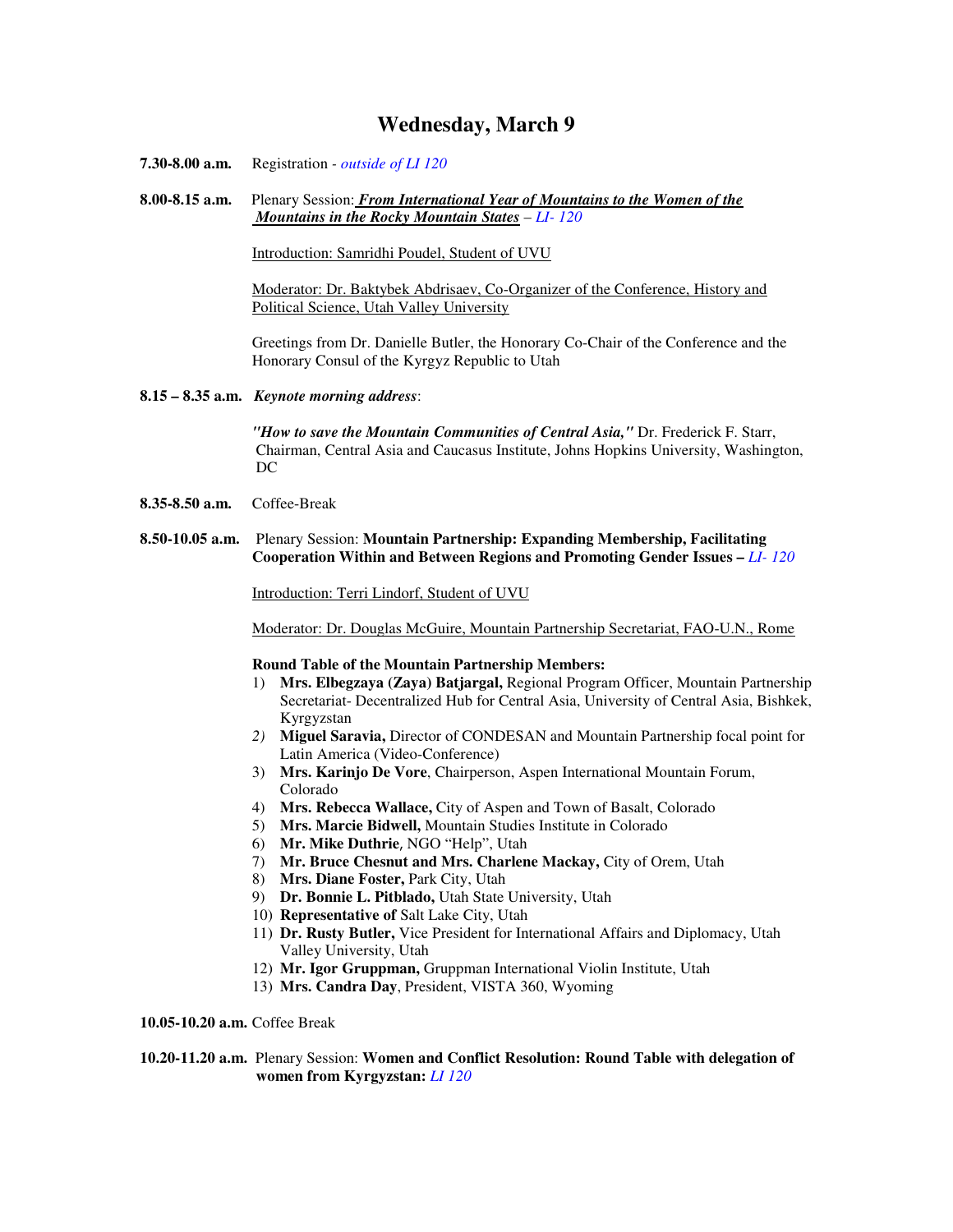Introduction: John MClure, Vice-President, Russian Club of Utah Valley University

Moderators: **Dr. Michael Minch,** Associate Professor, Humanities/Philosophy, Utah Valley University and **Dr. Alan Palmer**, Professor, Brigham Young University, Fulbright Scholar at the American University in Central Asia (2009-2010)

- 1. **Isirayeva, Sagyn**, Chair, Batken State University, Russian Language and Literature Department
- 2. **Kazakova, Sakhida,** Principal, Pokrovka Secondary School, Talas Province
- 3. **Namazaliyeva, Rakhat,** School Principal, Bakai Koroliev Secondary School
- 4. **Payziyeva, Gulupa,** Teacher-Coordinator, Secondary School, Arpa-Tektir Village, Osh Oblast
- 5. **Usupbekova, Elvira,** General Manager, Krasnorechenskiy Village Sports Complex, Chui Province
- 6. **Djanybaeva, Aijamal,** Facilitator, Senior Lawyer, Atan Consult, LLC

#### *-OR-*

**11.00-12.00 p.m.** Session for Documentaries, **-** *LI 303* 

Moderator: Professor Haas, JaNae Brown, History and Political Science, Utah Valley University

Introduction and Comments: Mrs. Karinjo De Vore, President, Aspen International Mountain Forum

" *Live, Love, Eat, Mountan\*'* and "*Growing Home\*\*"*,\* Film about celebration of International Year of Mounttains in aspen, Colorado, \*\*Futuristic Film, featuring World Champion Telemark skier; Nick DeVore, filmed in Morocco, a member of the Mountain Partnership. It is the story of Nick climbing and skiing the high peaks of the Atlas Mountains and then traveling to the coast to surf. He is impressed with Morocco's traditional terraced agriculture and is determined to apply what he learned in Morocco to his high altitude land in the Elk Mountains of Colorado, Colorado, 45 minutes in total

#### **11.30-1.00 p.m. Panel#5**: *Human Trafficking and Exploitation – Timpanogos Room*

Co-Chair: **Dr. Michael Minch,** Associate Professor, Humanities/Philosophy, Utah Valley University

Co-Chair: **Dr. Karen Mizell,** Associate Professor, Humanities/Philosophy, Utah Valley University

- 1. Tyler Brklacich (US), *"Social Aspects to Combat Human Trafficking"*
- 2. Rebecca Bishop, (US) *"Relationship between EU citizen's public awareness of Human Trafficking and Demographic Characteristics"*
- 3. Celeste Lojik, David Connelly, (US) *"The dark industry of global sex trafficking and Demographic Characteristics"*
- 4. Jacque Baumer, US-UVU *"Child Brides, Arranged Marriages and Domestic Slaves; Unseen Women Trafficked from Asia to the U.S."*
- 5. Brett Parkinson, *"Human Trafficking: What it is and What You Can Do about It."*

#### **11.30-1.00 p.m. Panel #6**: *Leadership for Women – LI- 120*

Co-Chair: **Dr. Jill Jasperson,** Associate Professor, Legal Studies, Utah Valley University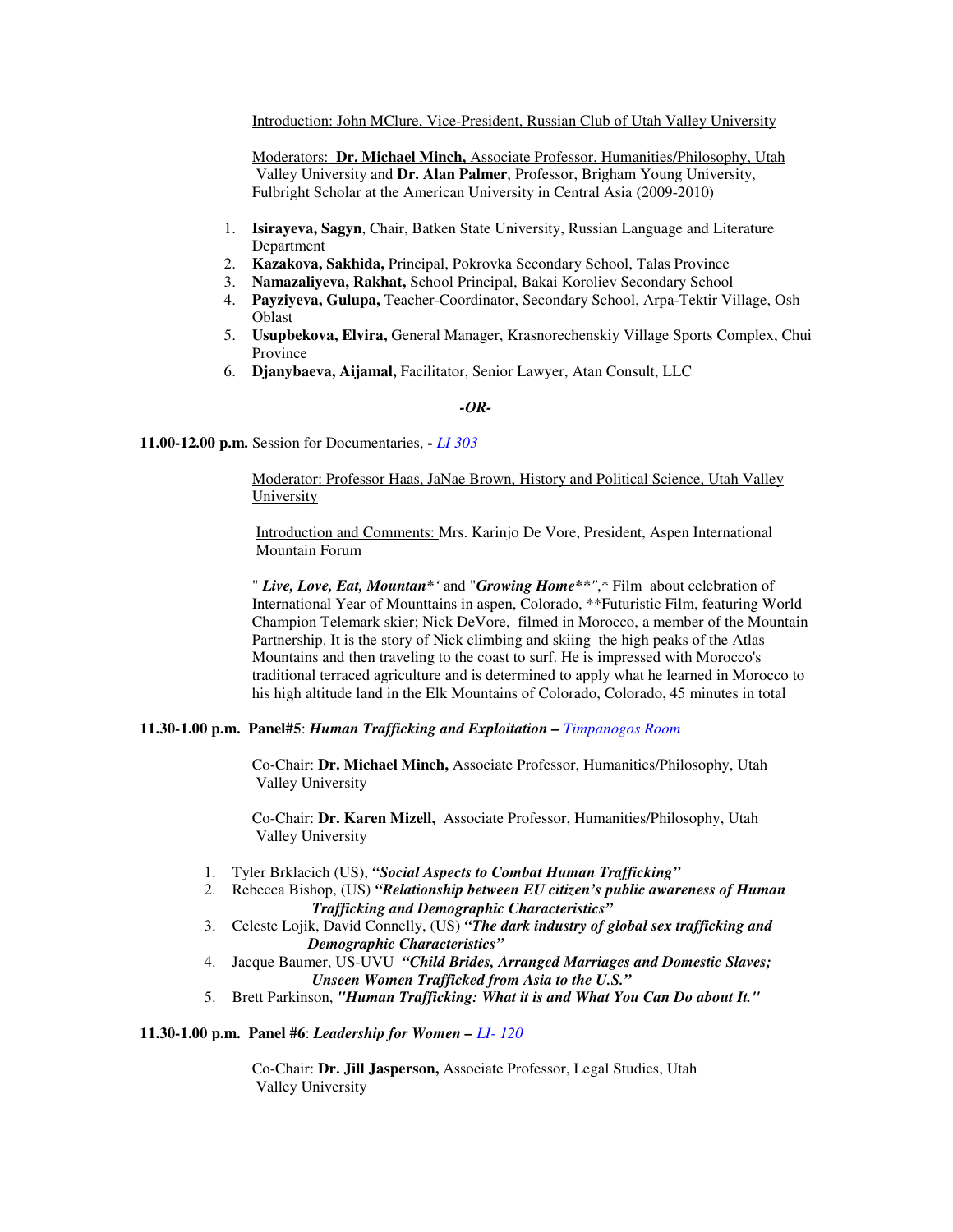Co-Chair: **Dr. Elaine Englehardt,** Distinguished Professor of Ethics, Professor of Philosophy, Special Assistant to the President, Utah Valley University

- 1. Chinara Saparova, (Kyrgyzstan) *"Leadership of rural women in Kyrgyzstan: changing the stereotype"*
- 2. Roger Blomquist, (US) *"Sacagawea: Mountain Woman and Sword of Suffrage"*
- 3. Sevinj Mirzayeva, (Norway) *"Women as leaders in Southern Caucasus"*
- 4. Natalya Lizunkina, (Kazakhstan) *"Women's education in modern Kazakhstan"*
- 5. Nino Sozashvili, (Georgia) **"***Georgian Feminism or Feminism in Georgia?"*

**11.30-1.00 p.m. Panel #7**: "*Access to information and public services for women" – LI512-UVU Library*

Co-Chair: **Dr. David W. Johnson,** Professor and Chair, Technology Management Department, UVU

Co-Chair: **Dr. Cheryl Hanewicz,** Assistant Professor, Technology Management, UVU,

- 1. Lynn England, (US) *"Urban poverty among Migrant Raramuri women"*
- 2. Barry Maxfield, (US) *"Open source initiatives that allow the most remote and economically disadvantaged women to become part of the world's communications networks"*
- 3. Joel Greer, (US) *"Women of Indigenous Mayan Communities in Central Highlands of Guatemala"*
- 4. Zamira Djusupova (Macao), Alexey Semyonov (USA), Baktybek Abdrisaev, (US) *E-Governance for Women in Mountainous Regions: Potential and Challenges for Developing Countries*

#### *-OR-*

**12.00-1.30 p.m.** Session for Documentaries, **-** *LI 303* 

Moderator: Professor Haas, JaNae Brown, History and Political Science, Utah Valley University

Introduction and Comments: Candra Day, President, Vista 360 (WY)

*Arctic Dance: The Mardy Murie Story,* a very good companion to the film, Forever Wild. Mardy Murie was one of America's first environmentalists and is called "the grandmother of the Conservation movement" by both the Sierra Club and the Wilderness Society. She helped in the passage of the Wilderness Act, and was instrumental in creating the Arctic National Wildlife Refuge. She was the recipient of the Audubon Medal, the John Muir Award, and the Presidential Medal of Freedom—the highest civilian honor awarded by the United States. A great woman. She lived for many years in Jackson Hole. And the film is very well-done, made by Jackson Hole filmmakers. More info available: http://www.arcticdance.com/ Running time is 75 min.

**1.00-2.30 p.m.** Lunch *– Lake view Room.*

Introduction: Chris Fee, Student of UVU

*Greetings* from Dr. Asylbek Aidaraliev (read Pierre Padiukov), President, International University of Kyrgyzstan;

*Greetings* from Mayor of Park City Dana Williams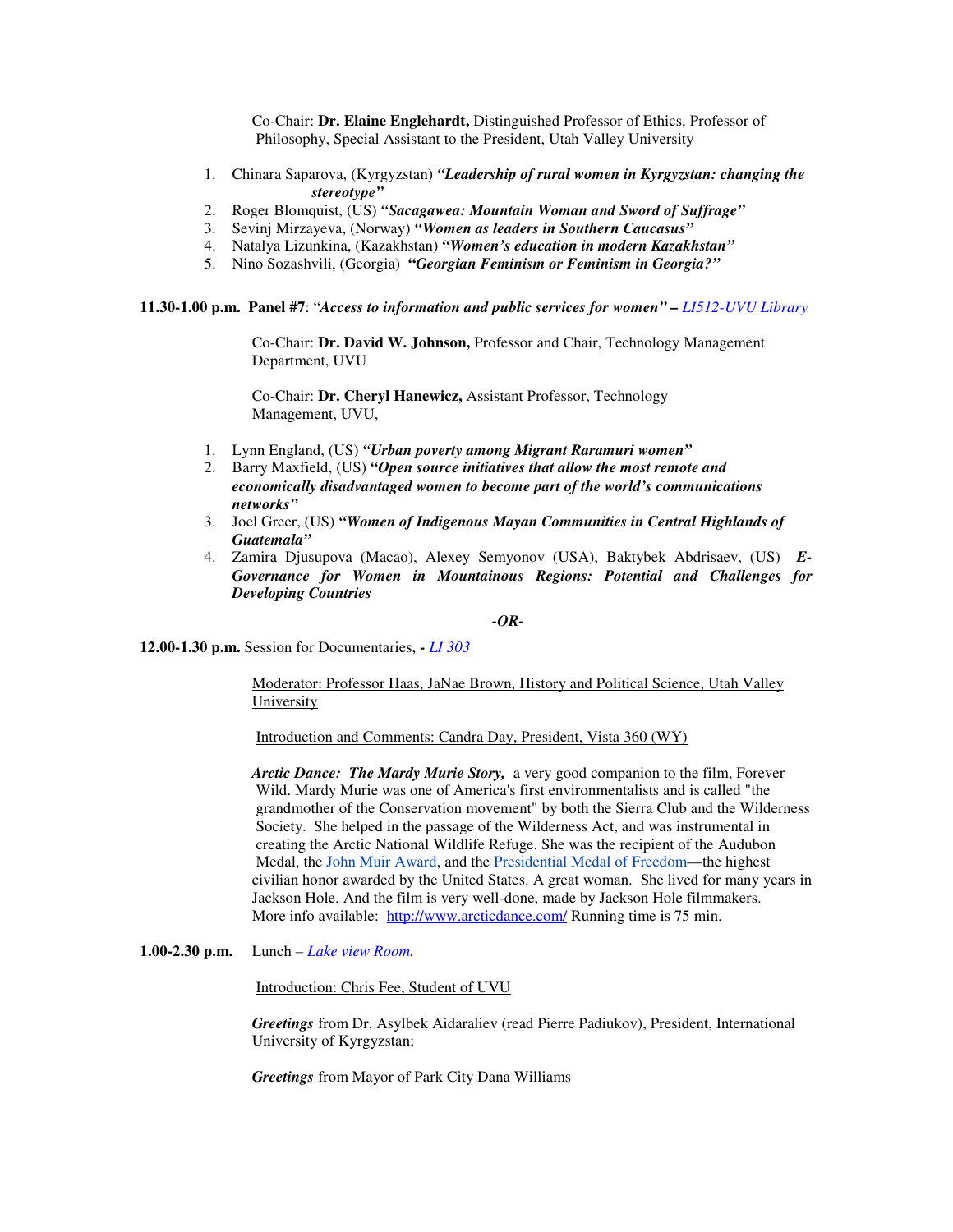*Keynote lunch address*:

*"Empowering Women at Home and Abroad: Advocacy, Education, and Leadership Development,"* Dr. Susan Madsen. Attendance for this event is by invitation.

#### *-OR-*

**1.30-2.30 p.m.** Session for Documentaries, **-** *LI 303* 

Moderator: Professor Haas, JaNae Brown, History and Political Science, Utah Valley University

Introduction and Comments: Chinara Saparova, Manager of the Local Governance Department, Public Foundation Kyrgyzstan Mountain Societies Development Support Programme (PF MSDSP KG), An initiative of the Aga Khan Foundation

*"The Queen of the South",* Documentary from Kyrgyzstan, 58 minutes

**2.30-3.45 p.m.** Plenary Session: *Women, the Rocky Mountains, and the Environment*– *LI- 120* 

Introduction: M'Lissa Griffith, Student of UVU

Moderator: Dr. Norman Wright, Dean, Woodbury School of Business

*"Forever Wild,"* a film hosted by Robert Redford with readings by Terry Tempest Williams highlighting the efforts of three women to protect Aspen's wilderness

*"Expanded Vision for a Proposed Mountain-Focused 'Science and Technology Center' at Utah State University, Logan,"* Dr. Bonnie L. Pitblado, Associate Professor of Anthropology; Director, Anthropology Program; and Director, Museum of Anthropology, Utah State University, Logan

*"Building Bridges Between Science and Society in the San Juan Mountain Region,"*  Marcie Bidwell, Executive Director, Mountain Studies Institute, Silverton, Colorado

*"Park City, Utah, USA: Why Do We Care About Climate Change and What are We Doing About It,"* Diane Foster, Environmental Sustainability Manager, Park City, Utah

*"Making a Difference in Colorado's Roaring Fork Valley,"* Karinjo DeVore and Rebecca Wallace, Aspen International Mountain Forum

#### *-OR-*

**2.30-4.00 p.m.** Session for Documentaries, **-** *LI 303* 

Moderator: Professor Haas, JaNae Brown, History and Political Science, Utah Valley **University** 

Introduction and Comments: Candra Day, President, Vista 360 (WY)

**"***Red Rock Rondo,"* a very enjoyable music film. The Red Rock Rondo ~ Zion Canyon Song Cycle spans 150 years beginning with the settlement of the Virgin River Valley by Mormon pioneers in the 19th century, to the founding of Zion National Park in the 20th century, to modern times when artists and urban refugees come to find their own piece of paradise. The Song Cycle is performed on a lively assortment of folk and classical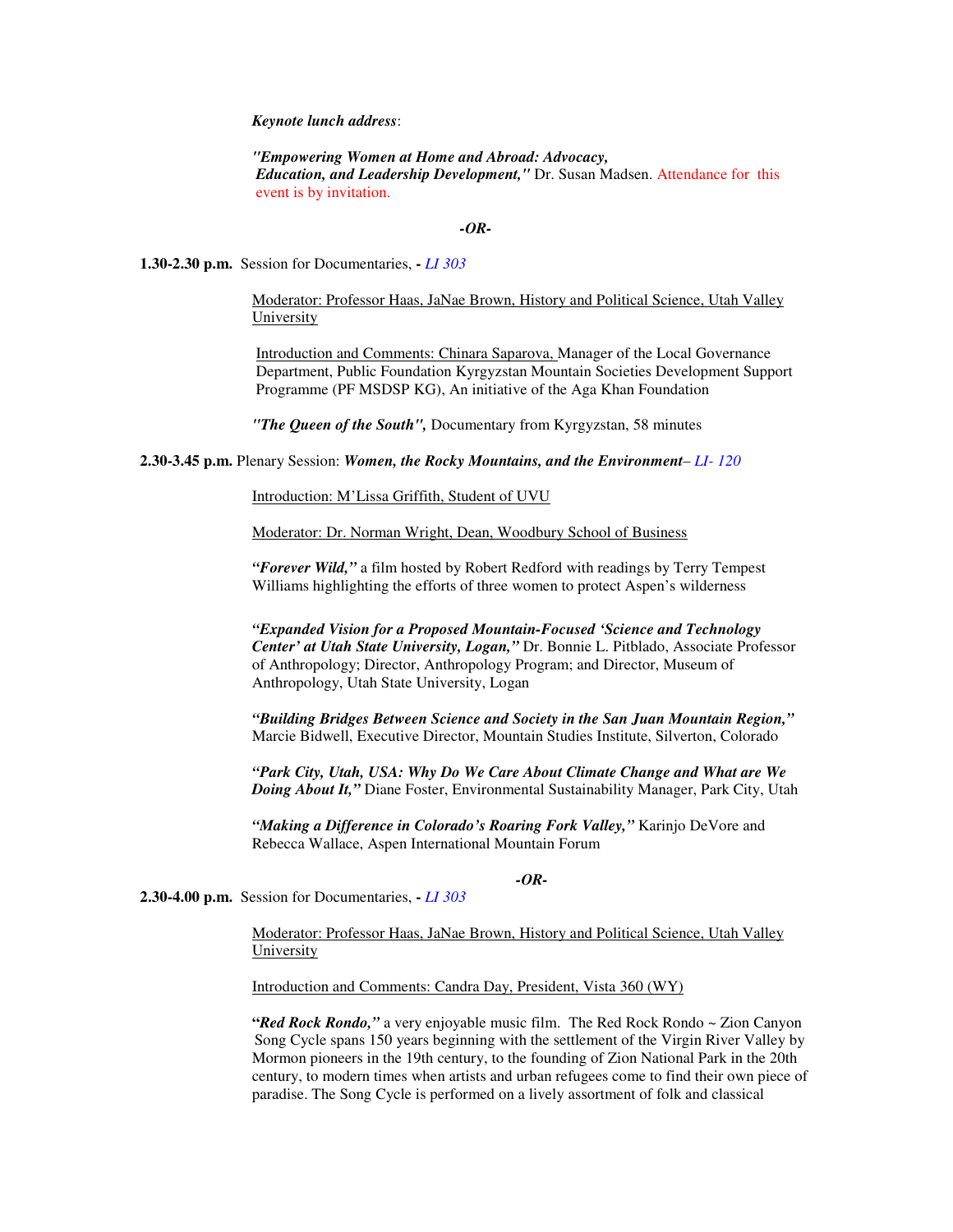instruments for ten new songs interwoven with the winds of local residents whose stories inspired composer Phillip Bimstein. Many of the songs evoke the lives of women in Springdale Utah over the past century. Filmed live in and around Zion National Park*.*  Same performers are scheduled to perform at conference on evening of March 8th -- just a few of the songs that are included in the film. Experience for viewer -- highly pleasant, inspiring and relaxing! Very interesting example of composer making music about his own home town. Running time is 58 minutes. More info available at: http://www.westernfolklife.org/site1/index.php/Western-Folklife-Center-Products/Red-Rock-Rondo-DVD/Detailed-product-flyer.

#### **3.45- 4.00 p.m.** Coffee-Break

#### **4.00 – 4.50 p.m.** Plenary Session: *Gender Initiatives and Latin American Mountainous Nations- LI 120*

Introduction: Reynaldo Benitez, Student of UVU

Moderator: Dr. William Cobb, Professor, History and Political Sciences Department, UVU

Miguel Saravia, Director of CONDESAN and Mountain Partnership focal point for Latin America (Video-Conference)

*"The impact of one-way northward migration on families, women and children,"* **T**he Honorable Jeffrey Jones, Undersecretary for Agriculture of Mexico (2006-2009)

*"Common challenges of women in Peru and Utah, how Peruvian women have overcome them and how to apply their resourceful principles in the U.S.",* Mr. David Utrilla, Honorary Consul of Peru to Utah

*"Spain: Social Values and Attitudes towards Women,"* Dr. Baldomero Lago, Honorary Consul of Spain to Utah, Languages Department Chair, Utah Valley University

- **4.50-5.05 p.m.** Coffee-Break
- **5.05-5.35 p.m.** Plenary Session: Summary of the Panel Co-Chairs about results of discussions *LI- 120*

Introduction: Travis Zirker, Student of UVU

Moderator: Dr. Douglas McGuire, Coordinator of the Mountain Partnership Secretariat, UN-FAO, Rome

**5.35-6.00 p.m.** Meeting of Dr. McGuire with members of MP about further plans of cooperation

**5.35-6.00 p.m.** Tour of UVU

**6.00-8.00 p.m**. Grand Finale reception - *UVU Ball room*

Introduction: Brandon Merrill, Student of UVU,

Moderator: Professor Dennis Farnsworth, Utah Valley University,

*Keynote dinner address* by Vesna Gruppman, Co-director, Gruppman International Violin Institute (GIVI), member of the Mountain Partnership

*Entertainment* "Voice of Mountains"*–* Attendance for this event is by invitation.